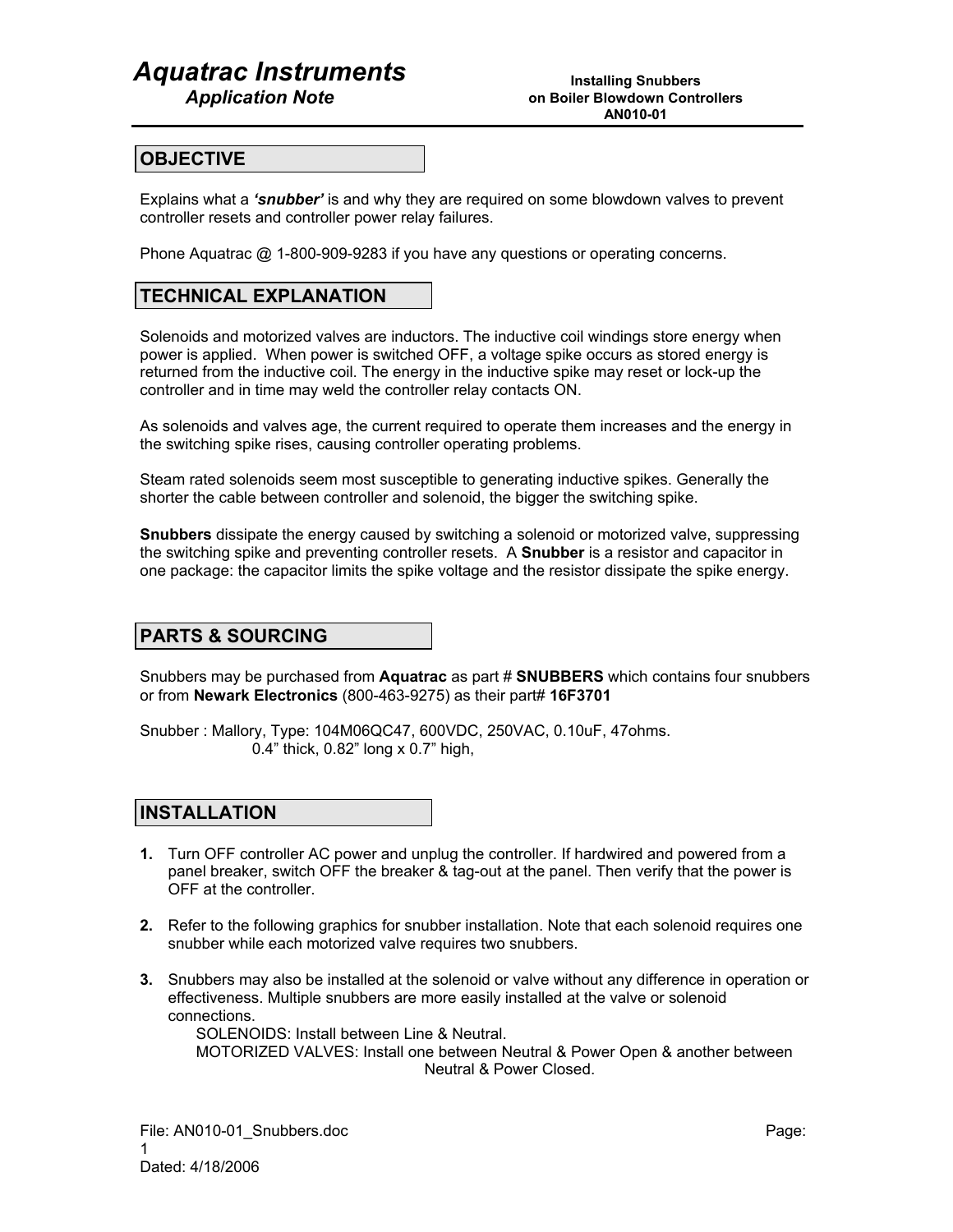**4.** Turn AC power to the controller ON at the end of the snubber installation and **Clear Alarms**, verifying that each valve or solenoid turns ON them OFF.



### **'AS' Series Controllers**